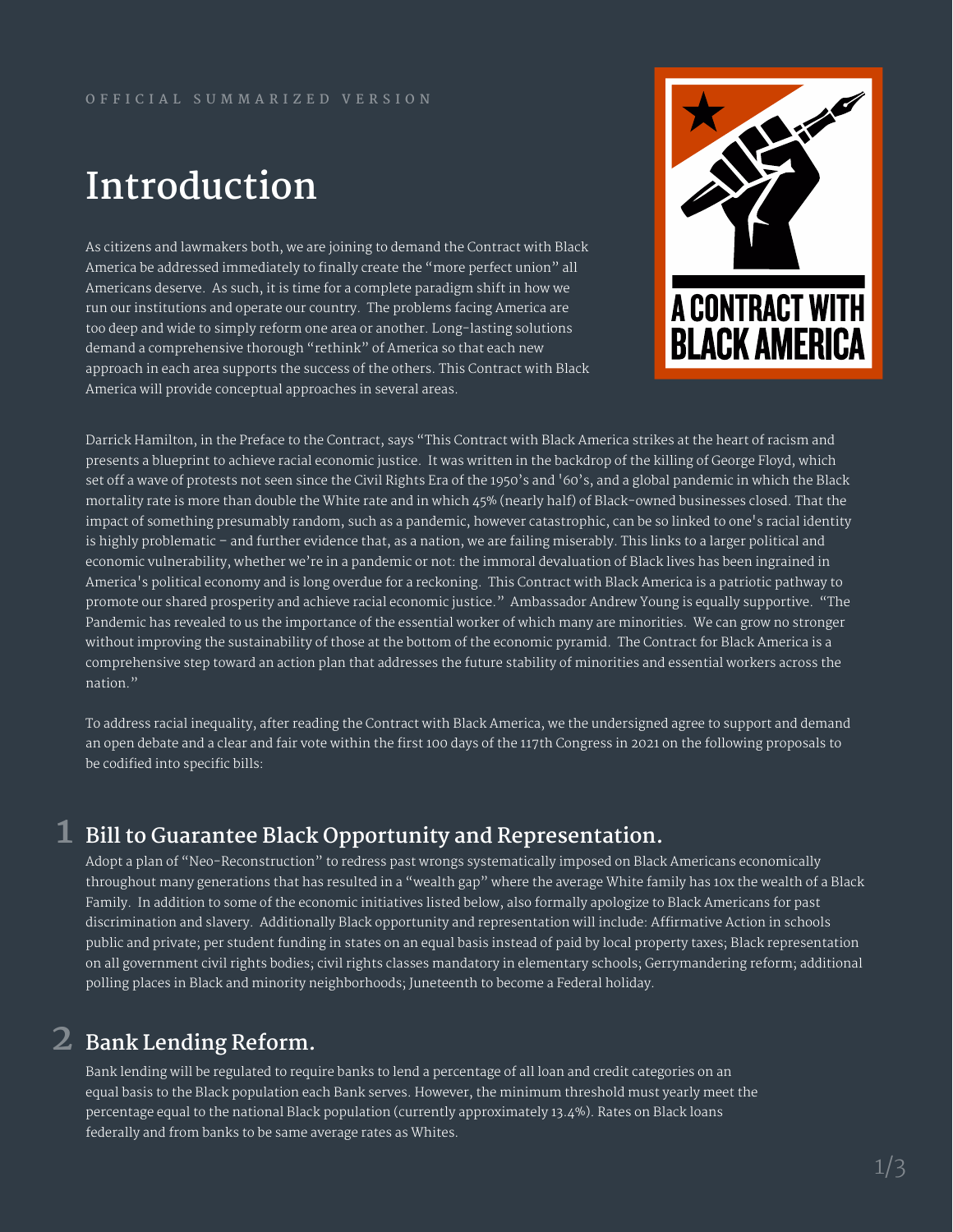

## **3 Federal Funding of "Baby Bonds".**

Pass federal program providing every child with a government funded trust account at birth starting with a \$1,000 contribution. As proposed by Senator Booker and Representative Pressley, accounts to be managed by the Treasury and only those born into lower-wealth families would receive more contributions each year up to \$46,500 total. At age 18 access to the funds allowed but use restricted to asset enhancing actions such as buying homes, starting businesses and funding education.

### **4 Federal Reserve and Government Pensions.**

For qualified Black Americans, Federal Reserve to allow a one-time interest free loan for home ownership. The Fed to ensure Banks and institutions it oversees comply with Bank Lending Reform. Fed to adopt Modern Monetary Theory with goal of Full Employment and avoidance of Actual Inflation. Federal and State pension funds control over a trillion dollars. They must allocate 13.4% of their investments into Black owned enterprises and businesses. Venture Capital and Private Equity funds that take money public entities must invest 13.4% of their total funds in Black owned businesses.

#### **5 Finance Oversight.**

A Banking Commission (or even a Cabinet or Sub-Cabinet post) will be set up to overlook and report on Black and minority lending, housing ownership and mortgages, and enforcement of items 2 and 3 above. Such authority will also oversee and audit federal programs such as Economic Opportunity Zones and Community Reinvestment Act (CRA) to determine who is benefiting from disbursement of such funds. Will provide for a transparent reporting mechanism for abuses to economic programs designed to benefit communities in need.

#### **6 Personal Data and Credit.**

Most states publicly release bulk data about arrestees unchecked. Like the 1970 Fair Credit Reporting Act regarding credit data, there must be guidelines regarding arrest records that allow similar privacy and accuracy protections and the right to dispute and correct inaccurate data. Credit services will be reformed to mandate consideration of individual consumer data on rent, utility, cellphone, and other like bill payments.

#### **7 Prison Reform.**

Privately run prisons will be abolished, prison labor disallowed without consent, and nonviolent ofenders incarcerated for 10 years or longer will be freed if good behavior standards met. All prisoners for marijuana possession freed. First ofense for illegal drug use or possession to require government payment for entry into an approved drug rehabilitation program rather than imprisonment. Once any prisoner completes sentence, voting rights are restored.

## **8 Judicial Reforms.**

Eliminate mandatory minimums and three strike laws. The Civil Rights Division of the Department of Justice reformed through stricter guidelines and greater oversight over police departments. DOJ can be sued for non-compliance. Lynching to become a federal hate crime and the Ku Klux Klan declared a terrorist organization.